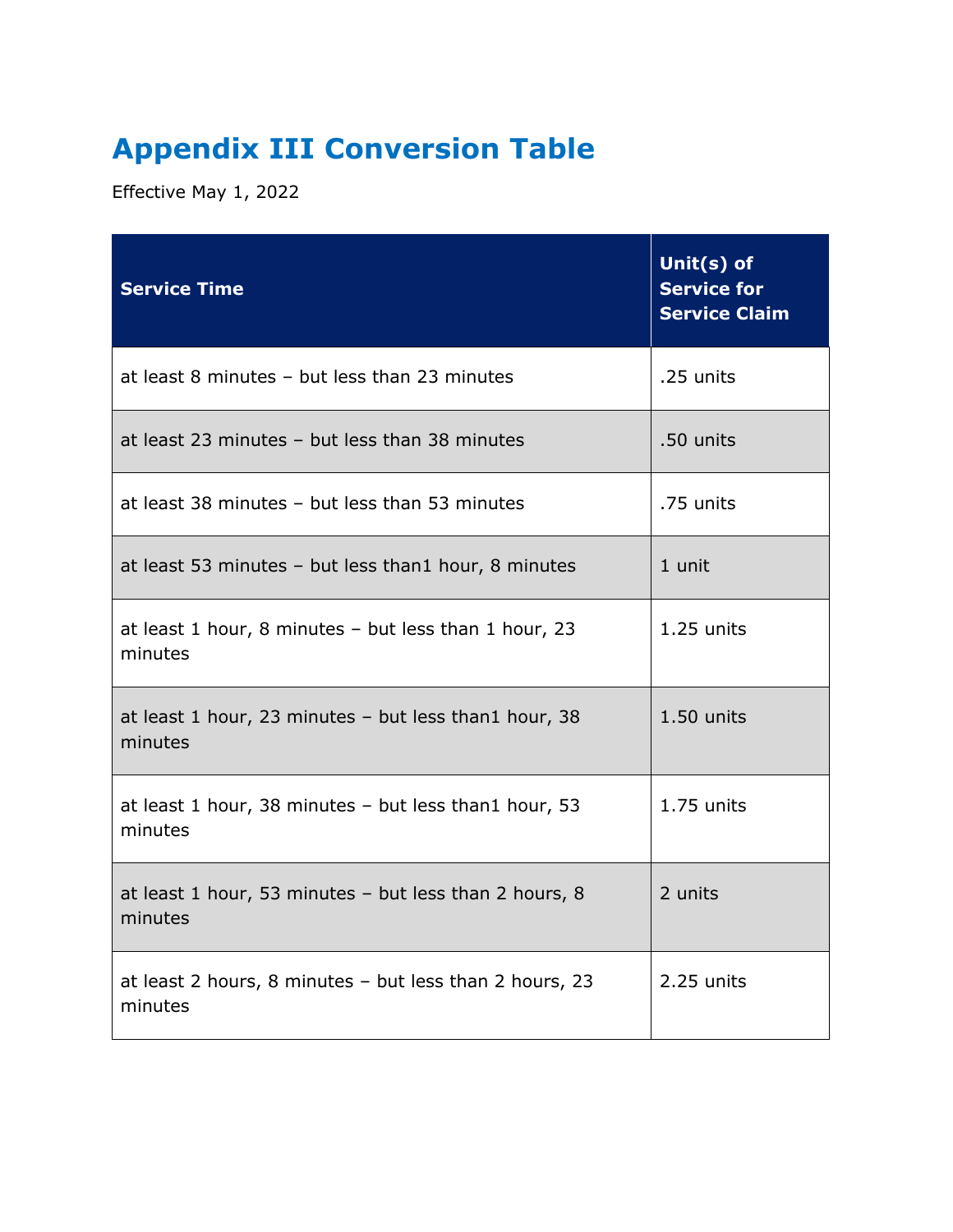| <b>Service Time</b>                                                   | Unit(s) of<br><b>Service for</b><br><b>Service Claim</b> |
|-----------------------------------------------------------------------|----------------------------------------------------------|
| at least 2 hours, 23 minutes $-$ but less than 2 hours, 38<br>minutes | 2.50 units                                               |
| at least 2 hours, 38 minutes - but less than 2 hours, 53<br>minutes   | 2.75 units                                               |
| at least 2 hours, 53 minutes - but less than 3 hours, 8<br>minutes    | 3 units                                                  |
| at least 3 hours, 8 minutes - but less than 3 hours, 23<br>minutes    | 3.25 units                                               |
| at least 3 hours, 23 minutes - but less than 3 hours, 38<br>minutes   | 3.50 units                                               |
| at least 3 hours, 38 minutes - but less than 3 hours, 53<br>minutes   | 3.75 units                                               |
| at least 3 hours, 53 minutes $-$ but less than 4 hours, 8<br>minutes  | 4 units                                                  |
| at least 4 hours, 8 minutes - but less than 4 hours, 23<br>minutes    | 4.25 units                                               |
| at least 4 hours, 23 minutes - but less than 4 hours, 38<br>minutes   | 4.50 units                                               |
| at least 4 hours, 38 minutes - but less than 4 hours, 53<br>minutes   | 4.75 units                                               |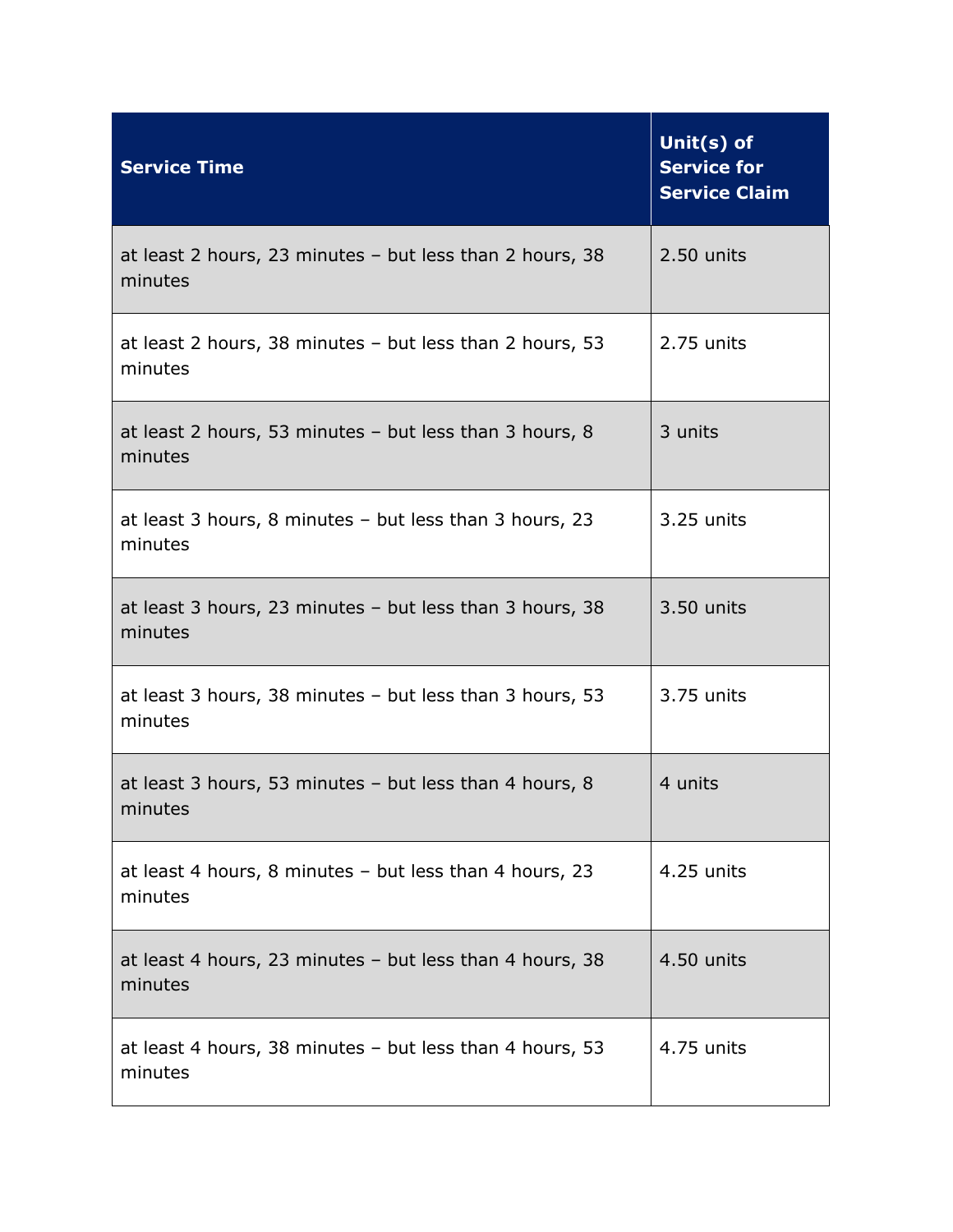| <b>Service Time</b>                                                  | Unit(s) of<br><b>Service for</b><br><b>Service Claim</b> |
|----------------------------------------------------------------------|----------------------------------------------------------|
| at least 4 hours, 53 minutes $-$ but less than 5 hours, 8<br>minutes | 5 units                                                  |
| at least 5 hours, 8 minutes - but less than 5 hours, 23<br>minutes   | 5.25 units                                               |
| at least 5 hours, 23 minutes - but less than 5 hours, 38<br>minutes  | 5.50 units                                               |
| at least 5 hours, 38 minutes - but less than 5 hours, 53<br>minutes  | 5.75 units                                               |
| at least 5 hours, 53 minutes - but less than 6 hours, 8<br>minutes   | 6 units                                                  |
| at least 6 hours, 8 minutes $-$ but less than 6 hours, 23<br>minutes | 6.25 units                                               |
| at least 6 hours, 23 minutes - but less than 6 hours, 38<br>minutes  | 6.50 units                                               |
| at least 6 hours, 38 minutes - but less than 6 hours, 53<br>minutes  | 6.75 units                                               |
| at least 6 hours, 53 minutes - but less than 7 hours, 8<br>minutes   | 7 units                                                  |
| at least 7 hours, 8 minutes - but less than 7 hours, 23<br>minutes   | 7.25 units                                               |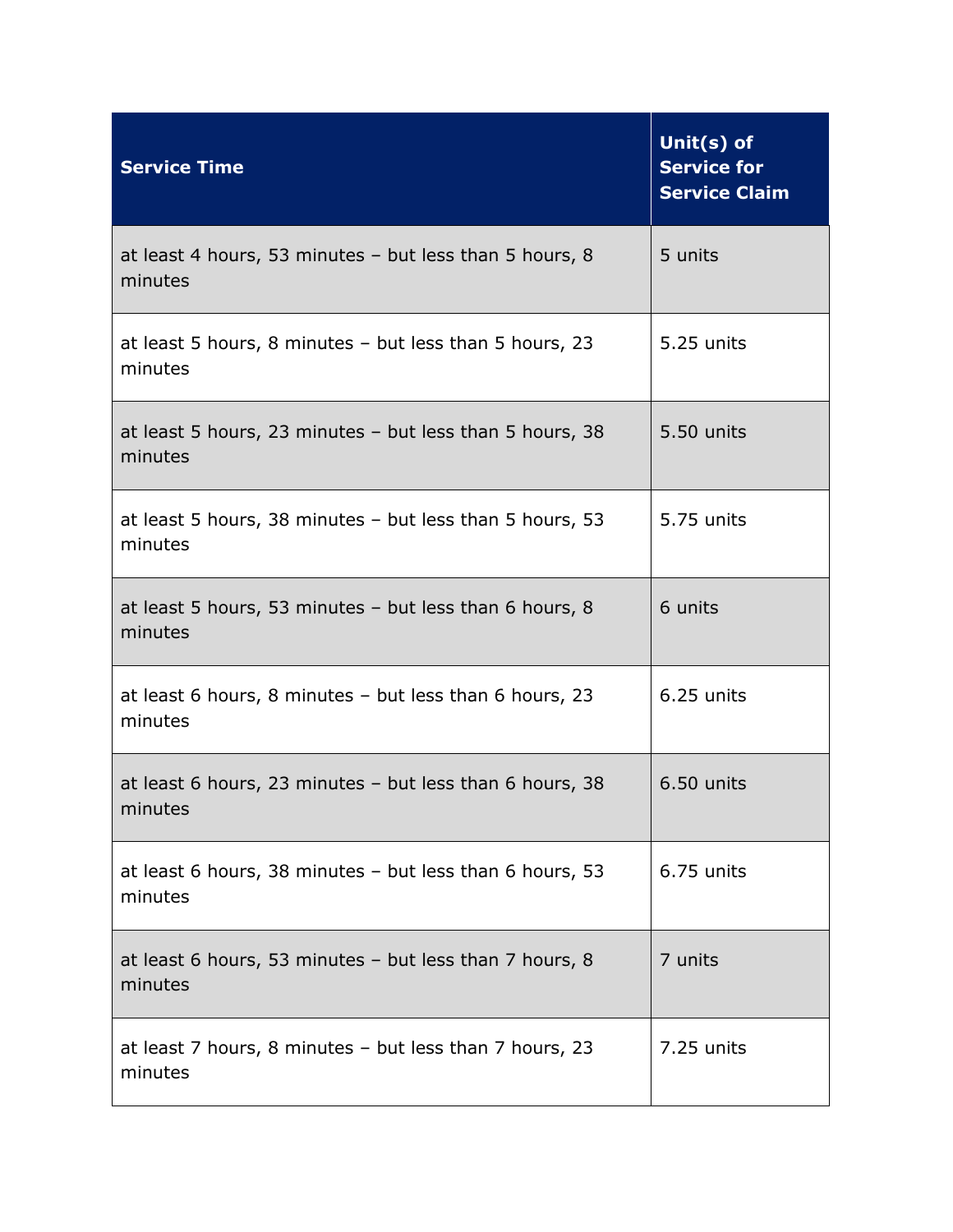| <b>Service Time</b>                                                   | Unit(s) of<br><b>Service for</b><br><b>Service Claim</b> |
|-----------------------------------------------------------------------|----------------------------------------------------------|
| at least 7 hours, 23 minutes $-$ but less than 7 hours, 38<br>minutes | 7.50 units                                               |
| at least 7 hours, 38 minutes - but less than 7 hours, 53<br>minutes   | 7.75 units                                               |
| at least 7 hours, 53 minutes - but less than 8 hours, 8<br>minutes    | 8 units                                                  |
| at least 8 hours, 8 minutes - but less than 8 hours, 23<br>minutes    | 8.25 units                                               |
| at least 8 hours, 23 minutes - but less than 8 hours, 38<br>minutes   | 8.50 units                                               |
| at least 8 hours, 38 minutes - but less than 8 hours, 53<br>minutes   | 8.75 units                                               |
| at least 8 hours, 53 minutes - but less than 9 hours, 8<br>minutes    | 9 units                                                  |
| at least 9 hours, 8 minutes - but less than 9 hours, 23<br>minutes    | 9.25 units                                               |
| at least 9 hours, 23 minutes - but less than 9 hours, 38<br>minutes   | 9.50 units                                               |
| at least 9 hours, 38 minutes - but less than 9 hours, 53<br>minutes   | 9.75 units                                               |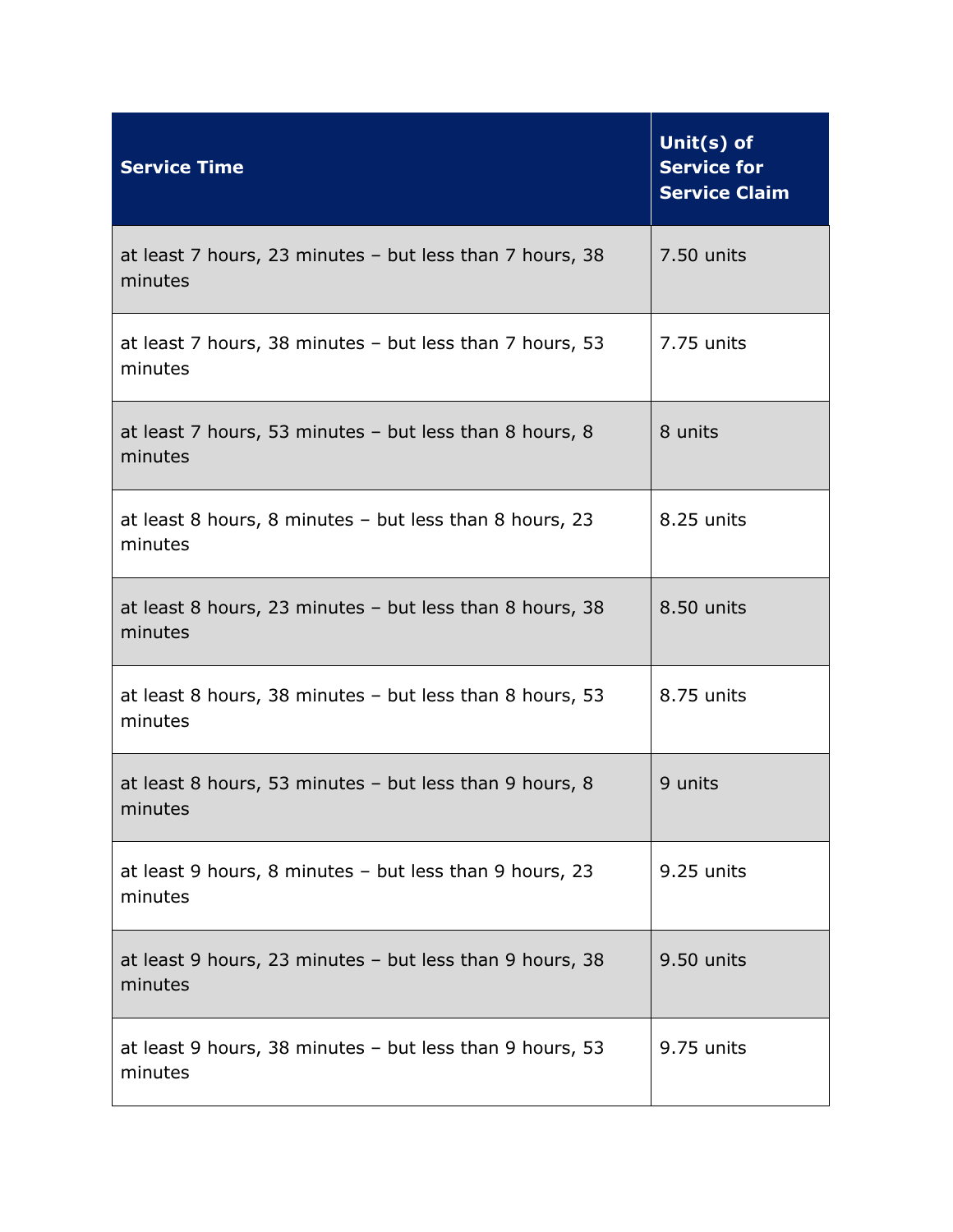| <b>Service Time</b>                                                     | Unit(s) of<br><b>Service for</b><br><b>Service Claim</b> |
|-------------------------------------------------------------------------|----------------------------------------------------------|
| at least 9 hours, 53 minutes - but less than 10 hours, 8<br>minutes     | 10 units                                                 |
| at least 10 hours, 8 minutes - but less than 10 hours, 23<br>minutes    | 10.25 units                                              |
| at least 10 hours, 23 minutes $-$ but less than 10 hours, 38<br>minutes | 10.50 units                                              |
| at least 10 hours, 38 minutes - but less than 10 hours, 53<br>minutes   | 10.75 units                                              |
| at least 10 hours, 53 minutes - but less than 11 hours, 8<br>minutes    | 11 units                                                 |
| at least 11 hours, 8 minutes - but less than 11 hours, 23<br>minutes    | 11.25 units                                              |
| at least 11 hours, 23 minutes $-$ but less than 11 hours, 38<br>minutes | 11.50 units                                              |
| at least 11 hours, 38 minutes - but less than 11 hours, 53<br>minutes   | 11.75 units                                              |
| at least 11 hours, 53 minutes - but less than 12 hours, 8<br>minutes    | 12 units                                                 |
| at least 12 hours, 8 minutes $-$ but less than 12 hours, 23<br>minutes  | 12.25 units                                              |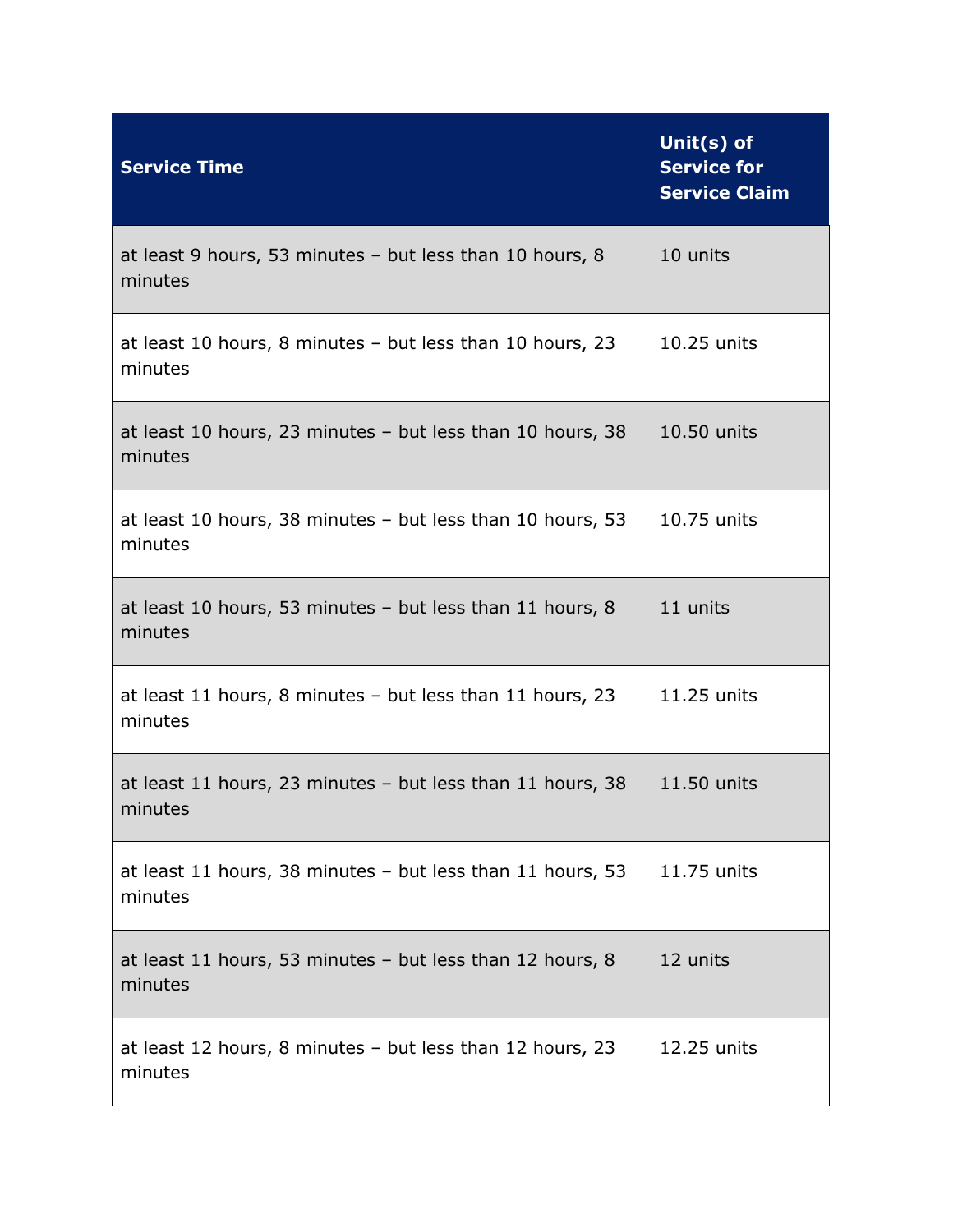| <b>Service Time</b>                                                     | Unit(s) of<br><b>Service for</b><br><b>Service Claim</b> |
|-------------------------------------------------------------------------|----------------------------------------------------------|
| at least 12 hours, 23 minutes $-$ but less than 12 hours, 38<br>minutes | 12.50 units                                              |
| at least 12 hours, 38 minutes - but less than 12 hours, 53<br>minutes   | 12.75 units                                              |
| at least 12 hours, 53 minutes - but less than 13 hours, 8<br>minutes    | 13 units                                                 |
| at least 13 hours, 8 minutes - but less than 13 hours, 23<br>minutes    | 13.25 units                                              |
| at least 13 hours, 23 minutes $-$ but less than 13 hours, 38<br>minutes | 13.50 units                                              |
| at least 13 hours, 38 minutes $-$ but less than 13 hours, 53<br>minutes | 13.75 units                                              |
| at least 13 hours, 53 minutes - but less than 14 hours, 8<br>minutes    | 14 units                                                 |
| at least 14 hours, 8 minutes - but less than 14 hours, 23<br>minutes    | 14.25 units                                              |
| at least 14 hours, 23 minutes $-$ but less than 14 hours, 38<br>minutes | 14.50 units                                              |
| at least 14 hours, 38 minutes - but less than 14 hours, 53<br>minutes   | 14.75 units                                              |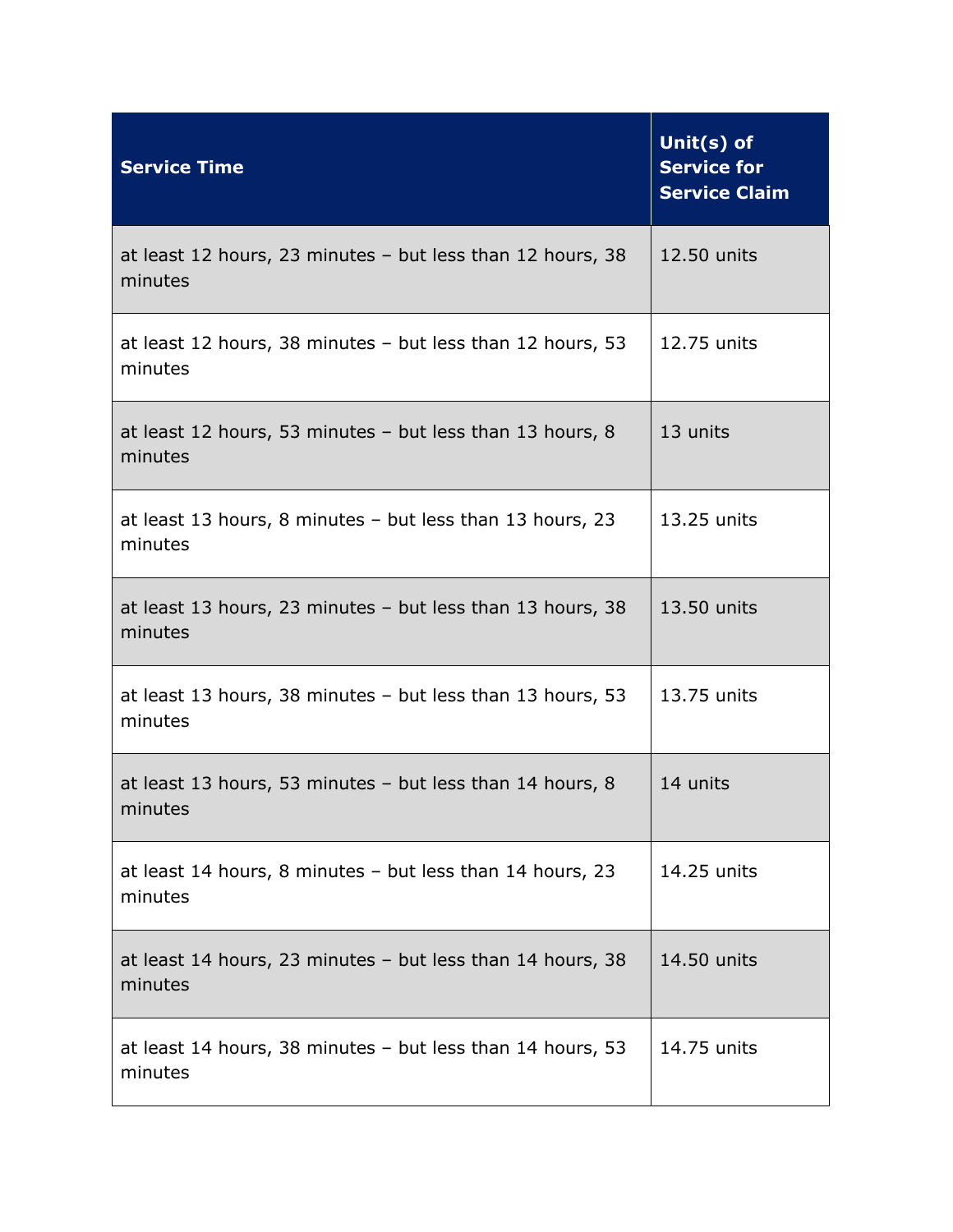| <b>Service Time</b>                                                   | Unit(s) of<br><b>Service for</b><br><b>Service Claim</b> |
|-----------------------------------------------------------------------|----------------------------------------------------------|
| at least 14 hours, 53 minutes - but less than 15 hours, 8<br>minutes  | 15 units                                                 |
| at least 15 hours, 8 minutes - but less than 15 hours, 23<br>minutes  | 15.25 units                                              |
| at least 15 hours, 23 minutes - but less than 15 hours, 38<br>minutes | 15.50 units                                              |
| at least 15 hours, 38 minutes - but less than 15 hours, 53<br>minutes | 15.75 units                                              |
| at least 15 hours, 53 minutes - but less than 16 hours, 8<br>minutes  | 16 units                                                 |
| at least 16 hours, 8 minutes - but less than 16 hours, 23<br>minutes  | 16.25 units                                              |
| at least 16 hours, 23 minutes - but less than 16 hours, 38<br>minutes | 16.50 units                                              |
| at least 16 hours, 38 minutes - but less than 16 hours, 53<br>minutes | 16.75 units                                              |
| at least 16 hours, 53 minutes - but less than 17 hours, 8<br>minutes  | 17 units                                                 |
| at least 17 hours, 8 minutes - but less than 17 hours, 23<br>minutes  | 17.25 units                                              |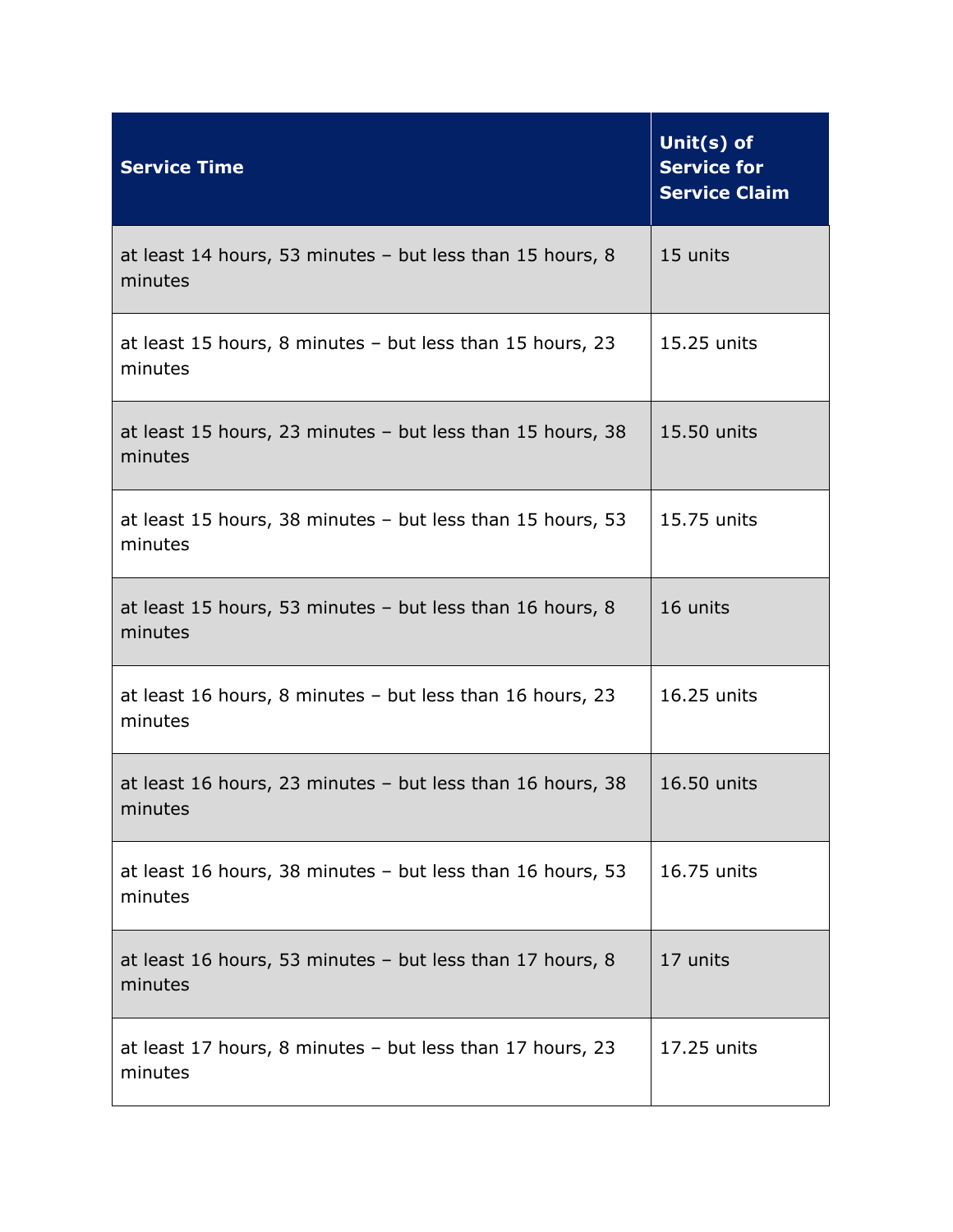| <b>Service Time</b>                                                     | Unit(s) of<br><b>Service for</b><br><b>Service Claim</b> |
|-------------------------------------------------------------------------|----------------------------------------------------------|
| at least 17 hours, 23 minutes - but less than 17 hours, 38<br>minutes   | 17.50 units                                              |
| at least 17 hours, 38 minutes - but less than 17 hours, 53<br>minutes   | 17.75 units                                              |
| at least 17 hours, 53 minutes - but less than 18 hours, 8<br>minutes    | 18 units                                                 |
| at least 18 hours, 8 minutes - but less than 18 hours, 23<br>minutes    | 18.25 units                                              |
| at least 18 hours, 23 minutes $-$ but less than 18 hours, 38<br>minutes | 18.50 units                                              |
| at least 18 hours, 38 minutes - but less than 18 hours, 53<br>minutes   | 18.75 units                                              |
| at least 18 hours, 53 minutes - but less than 19 hours, 8<br>minutes    | 19 units                                                 |
| at least 19 hours, 8 minutes - but less than 19 hours, 23<br>minutes    | 19.25 units                                              |
| at least 19 hours, 23 minutes $-$ but less than 19 hours, 38<br>minutes | 19.50 units                                              |
| at least 19 hours, 38 minutes - but less than 19 hours, 53<br>minutes   | 19.75 units                                              |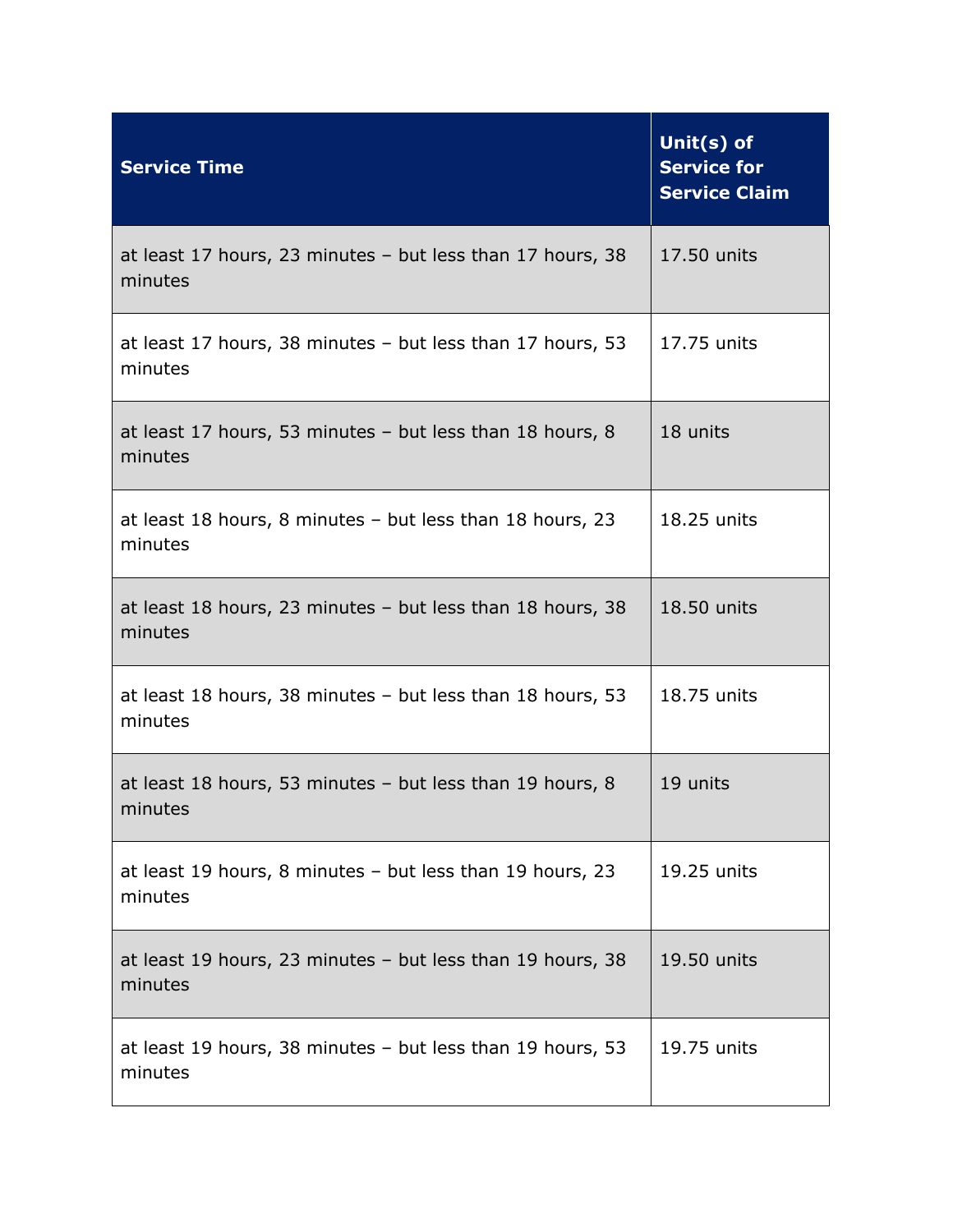| <b>Service Time</b>                                                     | Unit(s) of<br><b>Service for</b><br><b>Service Claim</b> |
|-------------------------------------------------------------------------|----------------------------------------------------------|
| at least 19 hours, 53 minutes - but less than 20 hours, 8<br>minutes    | 20 units                                                 |
| at least 20 hours, 8 minutes - but less than 20 hours, 23<br>minutes    | 20.25 units                                              |
| at least 20 hours, 23 minutes $-$ but less than 20 hours, 38<br>minutes | 20.50 units                                              |
| at least 20 hours, 38 minutes - but less than 20 hours, 53<br>minutes   | 20.75 units                                              |
| at least 20 hours, 53 minutes - but less than 21 hours, 8<br>minutes    | 21 units                                                 |
| at least 21 hours, 8 minutes - but less than 21 hours, 23<br>minutes    | 21.25 units                                              |
| at least 21 hours, 23 minutes $-$ but less than 21 hours, 38<br>minutes | 21.50 units                                              |
| at least 21 hours, 38 minutes $-$ but less than 21 hours, 53<br>minutes | 21.75 units                                              |
| at least 21 hours, 53 minutes - but less than 22 hours, 8<br>minutes    | 22 units                                                 |
| at least 22 hours, 8 minutes – but less than 22 hours, 23<br>minutes    | 22.25 units                                              |